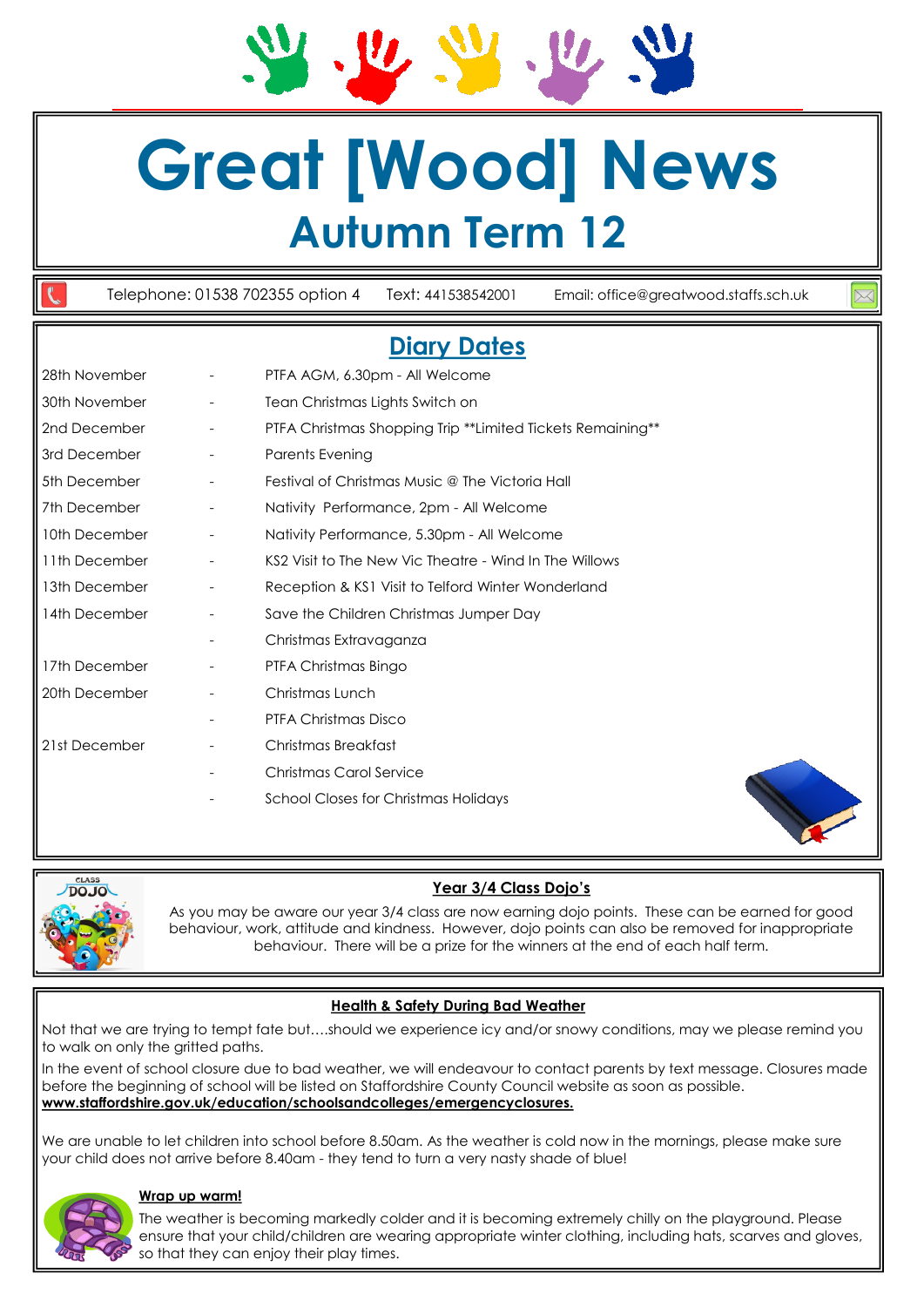#### **Victoria Hall Festival of Christmas Music - Wednesday 5th December**

**Reminder:** Please can everyone taking part in the carol service, on Wednesday 5th December, please remember they will need a packed tea to take with them to the Victoria Hall. Because of the late night, our Choir members attending the Victoria hall, will be allowed to come in by 10am on Thursday morning.

#### **PTFA Meeting**

Our next PTFA meeting will be on Wednesday 28th November, at 6.30pm, which will be the AGM. Come along and join us, for a brew and find out all about our Christmas events.



#### **Last Swimming lesson**

Tuesday 4th December will be our last Year 5/6 Swimming lesson for this year. Our year 3/4 children will start swimming on Tuesday 8th January 2019.



#### **Poppy Appeal**



We would like to extend a huge thank you, to all of you, for supporting the Poppy Appeal. We have raised a massive £160.87. The British Legion have asked us to pass on their heartfelt gratitude - they really appreciate all of your

help and support. Every poppy, wristband, bag charm and snap band that you purchased made an invaluable difference to the appeal.

**Congratulations!**

We are very proud to announce that the Royal British Legion have awarded Great Wood Primary School, first position for best decorated school 2018.

Congratulations to our key stage 2 classes, who decorated our hall for the 100 years celebration of the end of World War 1. Well done!



# **PTFA Christmas Shopping Trip**

There's still time to get your Christmas Shopping trip tickets, going to Liverpool's fantastic Christmas markets, on Sunday 2nd December. An opportunity to enjoy your Christmas shopping, with friends and family, without having to drive, or worry about the dreaded Christmas parking! The coach will be leaving school at 8.30am and will leave Liverpool at 5.30pm for the return journey. Tickets are priced at just £10 per person, available from the school office.

There will be an exciting raffle taking place during the journey, where you could win lots of goodies for Christmas!



# **Merit Trophy's**

Please can we remind you that all merit trophy's issued during a Friday's Celebration Assembly need to be returned to school by Thursday the following week, to enable the next winner to take them home.

It is very disappointing for the children if they do not get to take the trophy home, because its not been returned. Thank you.

#### **Christmas Dinner**



Ho,ho, ho! Lesley and Jan are once again busily planning our school Christmas Dinner, which we are looking forward to enjoying on Thursday 20th December.

As the number of children having dinner significantly increases on that day, it is really important that we let the kitchen know, in advance, how much food to order and prepare.

We will, therefore, assume that, **unless you tell us differently**, your child will be having Christmas dinner. **If you wish your child to bring SANDWICHES on that day and not have a Christmas dinner, please complete and return the reply slip to school, before Tuesday 4th December**.

If your child receives the Universal Infant Free School Meals there will be no charge for the Christmas lunch, children in Key Stage 2 the cost of the Christmas dinner this year is £2.20.

#### ----------------------------------------------------------------------------------------------------------------------------------------------------------------------------- **Christmas Dinner**

My child \_\_\_\_\_\_\_\_\_\_\_\_\_\_\_\_\_\_\_\_\_\_\_\_\_\_\_\_\_\_\_\_\_\_\_\_ (name) will **NOT** require a school Christmas Dinner on Thursday 20th December and I will be providing sandwiches on that day.